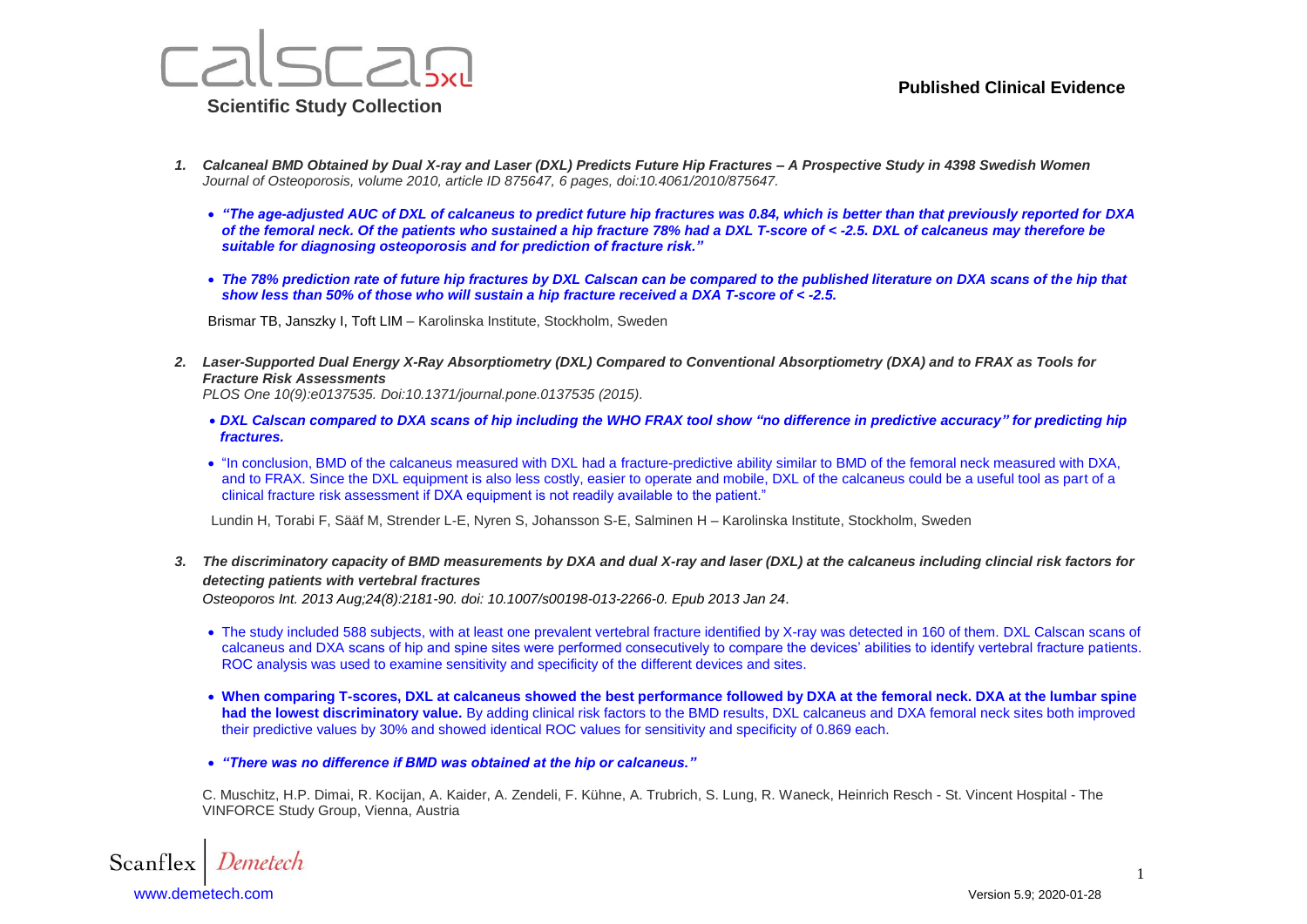

- *4. The prevalence of osteoporosis using bone mineral measurements at the Calcaneus by Dual X-ray and Laser (DXL) Osteoporosis International (2003) 14: 823-827.*
	- "We conclude that DXL measurement at the heel bone, using a T-score threshold of –2.5 for classification of osteoporosis, is in concordance with the World Health Organization (WHO) definition of osteoporosis.

Kullenberg R, Falch J, - Aker Univ. Hospital, Oslo, Norway

*5. Long-term effects of a ten-year osteoporosis intervention program in a Swedish population – A cross-sectional study* 

*Preventive Medicine Reports, Vol. 5, January 2017*, pp 295-300

- "The present study shows a fracture predictive ability by the [DXL Calscan] osteoporotic calcaneal T-score which is in accordance with the study by Lundin *et al.,* 2015. In their study the DXL Calscan was as good a predictor of future fractures as DXA, including FRAX."
- *The fully adjusted model of logistic regression showed that participants with an osteoporotic DXL Calscan T-score of ≤ -2.5 had more than a 3.2-fold increased risk of having a fracture after the age of 50 compared to women with a calcaneal T-score of ≥ -2.5.*

Grahn Kronhed AC, Salminen H – Linköping University, Linköping and Karolinska Institute, Stockholm - Sweden

*6. Bone structure assessed by HR-pQCT, TBS and DXL in adult patients with different types of osteogenesis imperfecta* 

*Osteoporosis International,* October 2015, Volume 26, Issue 10, pp 2431-2440

 "Significant relations between BMD by DXL and trabecular bone microstructure assessed by HR-pQCT were found in the present study. Therefore, DXL could be an alternative and easily obtainable tool for BMD assessment in osteogenesis imperfecta patients with vertebral fractures, severe scoliosis, vertebroplasty, immobility, or hip replacement."

Kocijan R, Muschitz C, Haschka J, Hans D, Nia A, Geroldinger A, Ardelt M, Wakolbonger R, Resch R - St. Vincent Hospital - Vienna, Austria

### *7. Use of Calscan for improving osteoporosis care in the older patient admitted with hip fracture*

*Acta Orthopaedica Belgica, 2015 Vol. 81, pp 23-29.*

 "In this study we demonstrate that the Calscan appears to be a valid measuring instrument that could be used to increase the percentage of patients undergoing screening for osteoporosis to more than 70% [from 44%]. An additional advantage is that 25% could be started on anti-osteoporosis medication during their hospital stay."

De Klerk G, Han Hegeman J, Van Der Velde D, Van Der Palen J, Ten Duis, H – Traumatology, Ziekenhuisgroep Twente, Almelo – The Netherlands

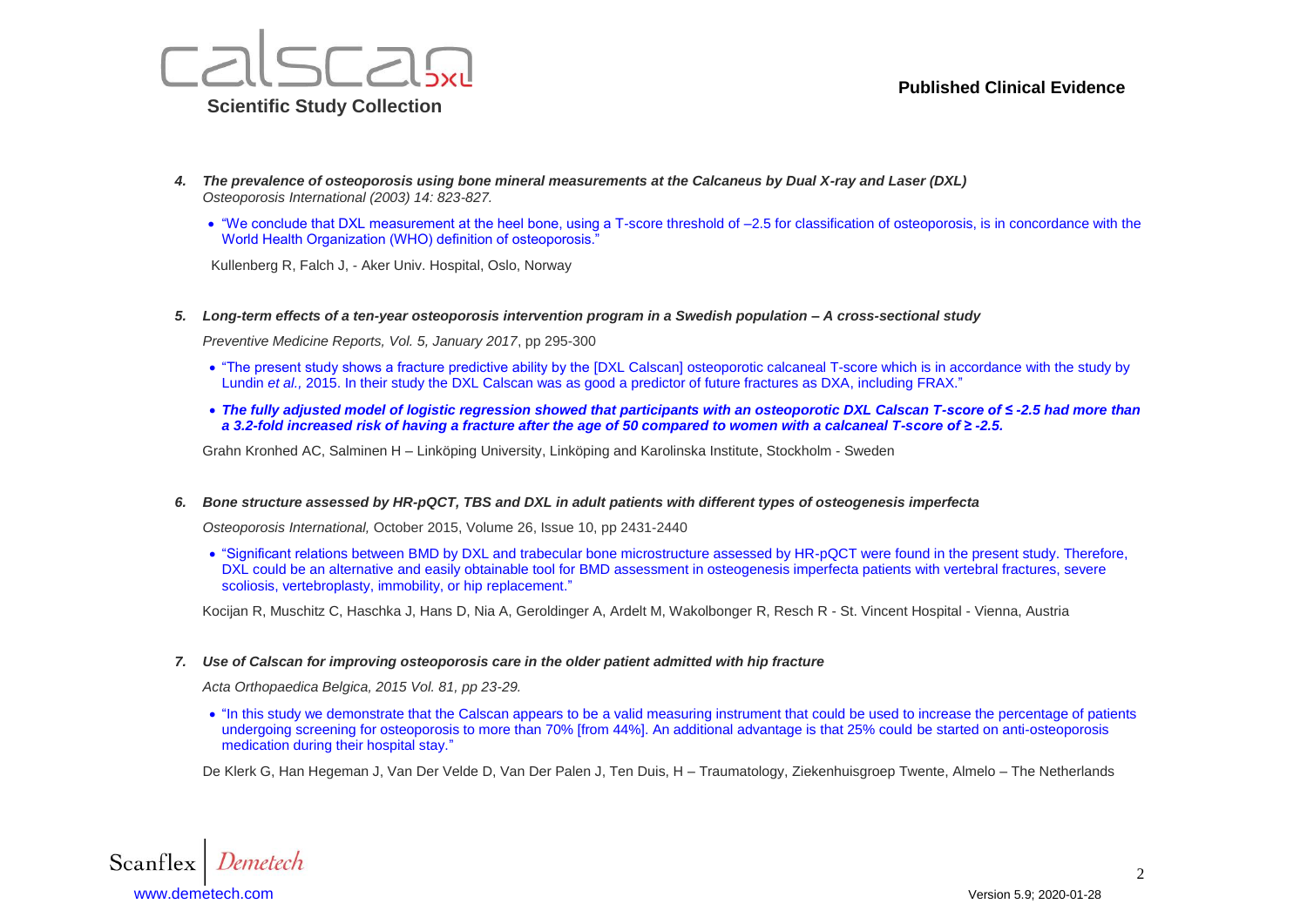



*8. Bone Stress Injuries Are Associated With Differences in Bone Microarchitecture in Male Professional Soldiers*

*Orthopedic Research, 37: 2516-2523.* 

- This study examines 26 male professional soldiers with post-training Bone Stress Injuries (BSI) confirmed by MRI and a control group of 50 male professional soldiers from the same military institution. BSI was observed at the junction between the proximal third and the middle third of the tibia in all 26 cases. "The results indicate differences in bone microstructure and vBMD assessed by HR-pQCT. **The alteration of bone microstructure** *was also reflected by DXL. Areal BMD assessed by DXA – considered as the gold standard for assessing bone health – was less valuable in subjects with BSI."*
- "As HR-pQCT measurements are limited to a small availability of devices and expensive costs, DXL at the calcaneus may be considered to provide *additional information on aBMD."*

Schanda, J.E., Kocijan, R., Resch, H., Baierl, A., Feichtinger, X., Mittermayr, R., Plachel, F., Wakolbinger, R., Wolff, K., Fialka, C., Gruther, W. and Muschitz, C., Vienna, Austria (2019)

*9. Low calcaneal bone mineral density and the risk of distal forearm fracture in women and men: A population-based case-control study* 

*Bone, 45 (2009) 789-793.*

 "This study is one of the largest population-based studies measuring calcaneal BMD with DXA in women following distal forearm fracture and one of the few studies that included men." The authors add, "Calcaneal BMD measurement appears to have predictive ability for osteoporosis-related fractures that does not substantially differ from that of lumbar spine and hip BMD."

Atroshi I, Åhlander F, Billsten M, Ahlborg H, Mellström D, Ohlsson C, Ljunggren Ö, Karlsson M., Lund University, Lund, Sweden

#### *10. Physical activity is the strongest predictor of calcaneal peak bone mass in young Swedish men*

*Osteoporosis International (2010) 21:447-455.*

 "Our results indicate that young Swedish men have reached peak bone mass at the calcaneus at the age of 18.4 years. In accordance with these findings, previous studies have reported data that supports that peak bone mass has been reached at several skeletal sites at the age between 18 and 19 in men." The authors add, "…we also demonstrated that history of regular physical activity was the strongest predictor of, and could explain more than 10% of the variation in, BMD at the calcaneus in a large cohort of young men (n=2384), highly representative of young Swedish men."

Pettersson U, Nilsson M, Sundh V, Mellström D, Lorentzon M. – Sport Medicine Unit, Umeå University, Sweden; Center for Bone Research at Sahlgrenska Academy & Division of Endocrinology, Salgrenska Univ. Hospital, University of Gothenburg, Sweden

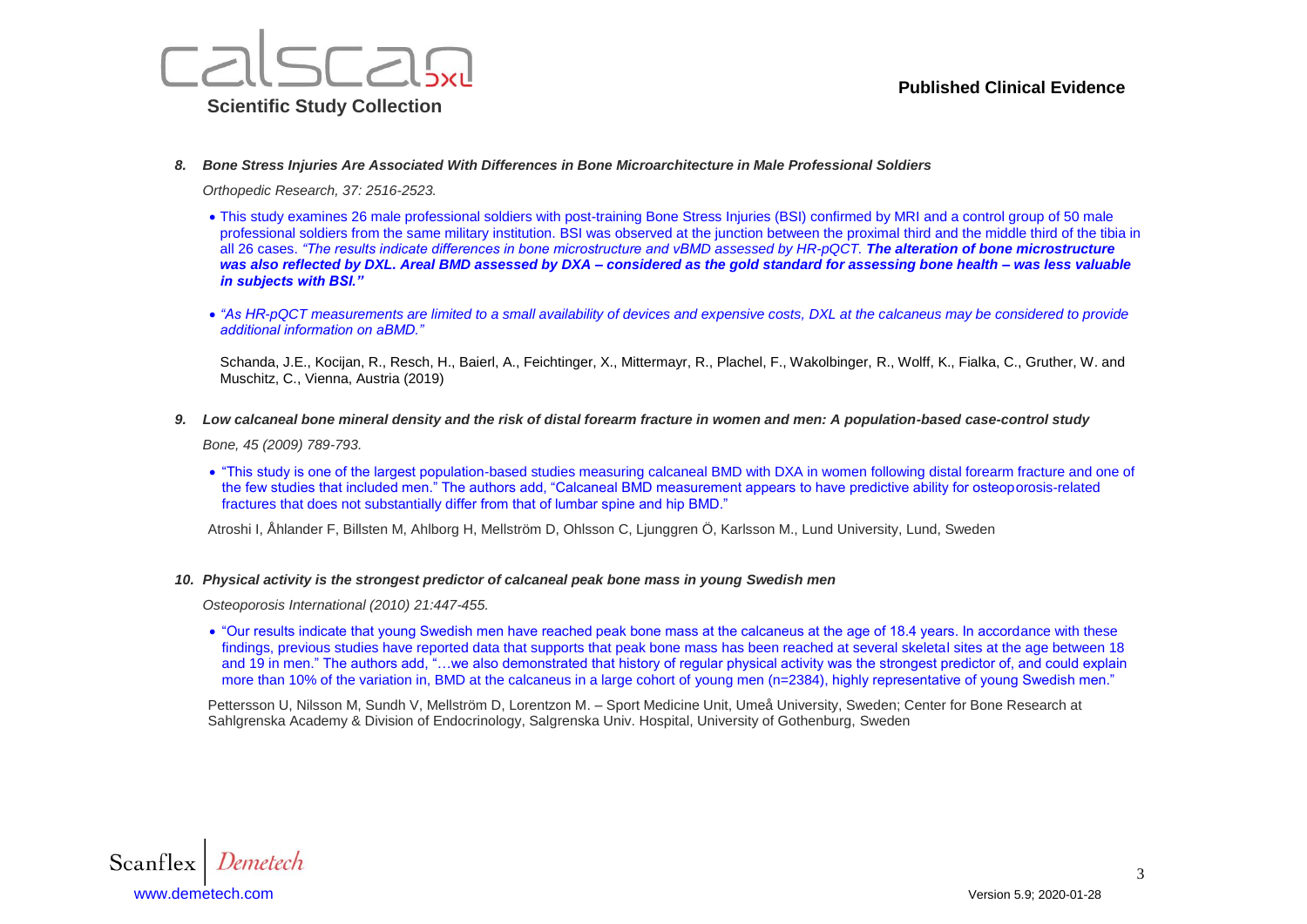

*11. Elderly men with a history of distal radius fracture have significantly lower calcaneal bone density and free androgen index than age-matched controls*

*The Aging Male, 2012;15(1):59-62 Informa Healthcare*

 "We used calcaneal DXL technique in our study instead of DXA. It has been suggested in comparative studies that the laser technique (DXL) is at least as reliable as the dual energy X-ray technique (DXA). DXL can eliminate fat and other soft tissue both outside and inside the measured bone."

*Olof Risto, Ewa Hammer, Karl Hammar, Mats Fredrikson, Mats Hammar & Ola Wahlström; Div. Of Orthopedics, Dept. Of Clinical and Experimental Medicine, Linköping University Hospital, Linköping, Sweden*

- *12. Assessment of bone mineral density of the calcaneus in healthy and osteoporotic women by a new DXA device Journal of Clinical Densitometry (2004) Vol 7, No. 3: 349- 354.*
	- "Our data showed that DXL Calscan provides a convenient method of measuring skeletal BMD with some advantages over axial BMD. Calscan diagnostic capacity and relationships with other sites of the skeleton are excellent".

Martini G, Valenti R, Giovani S, Gennari L, Salvadori S, Galli B, Nuti R. – Univ. of Siena, Siena, Italy

### *13. DXL Measurement as a Bone Mineral Density Screening Method*

*2005 Turkish Osteoporosis Society Annual Meeting, oral presentation*

 54,241 women from both the Asian and European sides of Istanbul were scanned with DXL Calscan during 2003 and 2004. From this group, 4,321 were also randomly chosen for axial DXA scans. DXL Calscan showed 99% sensitivity for osteoporosis diagnosis when compared to DXA of hip & spine results. Since 2004, the project has acquired many more Calscan units and scanned more than 500,000 women in Istanbul.

Çiftçi A, Yilmaz F, Konyalioğlu R, Hamdemir F, Bulut T, Güveli M. - Istanbul Metropolitan Municipality Department of Health, Turkey

### *14. The DXL Calscan heel densitometer: evaluation and diagnostic thresholds*

*The British Journal of Radiology (2006) 79, 336-341*

- "The Calscan is well-suited for use in the management of post-menopausal osteoporosis." Precision *in vivo,* determined from duplicate right heel scans of 67 patients was 1.19%, which is better than precision found with most other DXA devices.
- Summary of performance: The device is well-suited for use in the management of post-menopausal osteoporosis in the UK.

Thorpe J, Steel, S.A. – Centre for Metabolic Diseases, Hull Royal Infirmary, United Kingdom

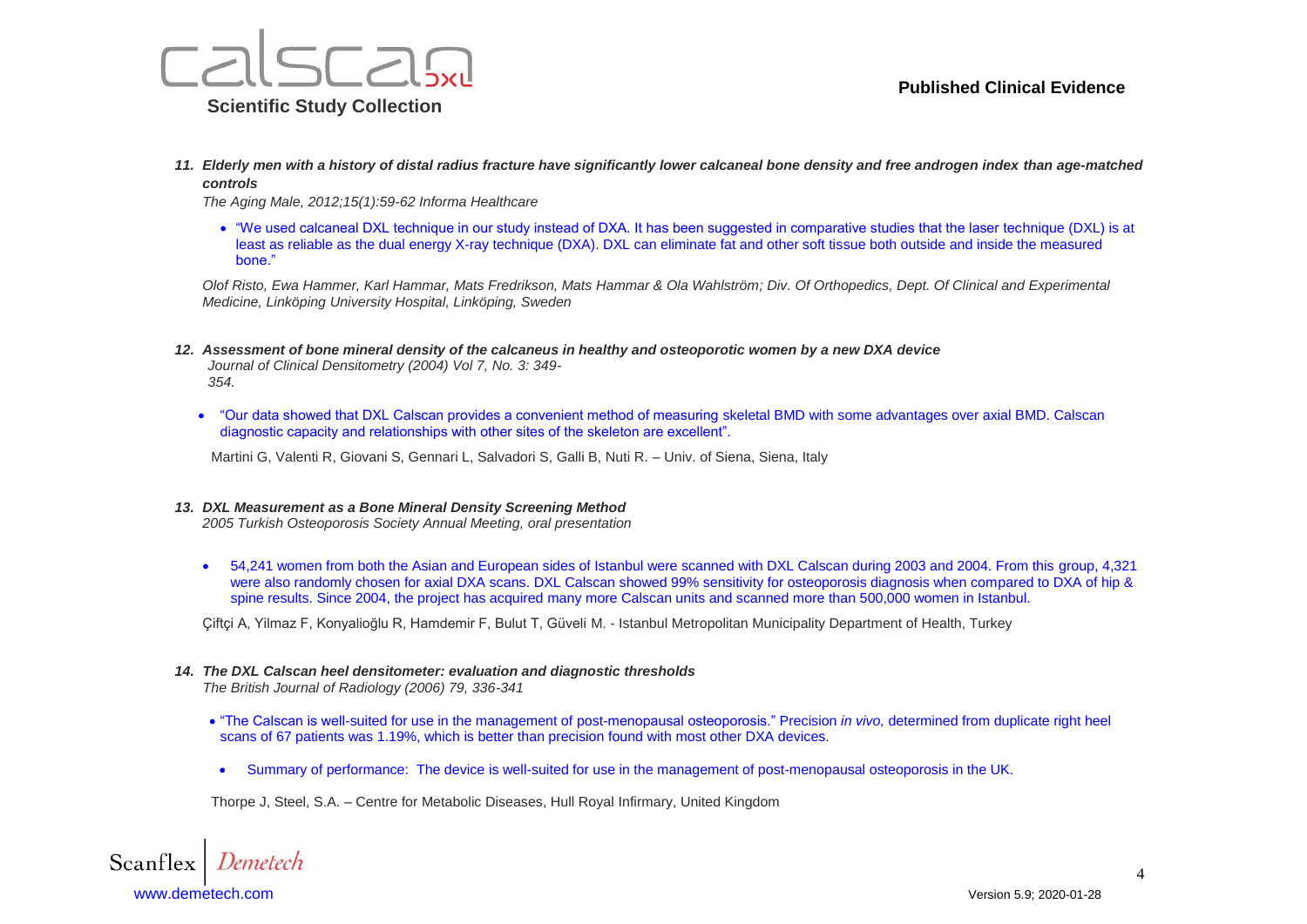

- *15. The Value of Calcaneal Bone Mass Measurement Using a Dual X-Ray Laser Calscan Device in Risk Screening for Osteoporosis Clinics 2009;64(8):757-62.*
	- "Bone mineral density measurements in the calcaneus using dual x-ray and laser are valuable for screening Turkish women over 40 years of age for the risk of osteoporosis."

Kayalar, G, Cevikol A, Yavuzer G, Sanisoglu Y, Cakci A, Arasil T., Ministry of Health Educational & Research Hospital, Ankara, Turkey

- *16. The Relationship Between Dual X-ray Absorptiometry (DXA) and DXA With Laser (DXL) Measurements in Children The Journal of Clinical Densitometry (2008) vol.11, no. 4, 555-560.*
	- "We conclude that BMD values obtained with the DXA and DXL techniques effectively identify the same individuals with low BMD. The DXL Calscan, which is portable, easy to use and gives a low radiation dose, can be useful for assessing bone mass in a young population."

Söderpalm AC, Kullenberg R, Swolin-Eide D. – The Queen Silvia Children's Hospital, Sahlgrenska University, Göteborg, Sweden

- *17. DXL Calscan of Calcaneal Bone vs. Axial DXA for Older Women 2006 Congress of Traumatology, Moscow*
	- "Calscan identified correctly significantly more cases of clinical osteoporosis than axial DXA. This was due to the lack of sensitivity at the hip region and the falsely elevated T-scores often found in spinal scores of the elderly."

Rodionova SS, Morozov AK, Varetskaya-Chivilikhina NB – Central Institute of Traumatology and Orthopedics, Moscow, Russia

- *18. Bone Mineral Density and Lifestyle Among Female Students Aged 16-24 Gynecological Endocrinology 2002; 16: 91-98.*
	- "Hormonal age was a stronger indicator of BMD than chronological age. Menstrual disturbances might be an indication of low BMD and might therefore be a reason for measuring BMD among young females."

Elgán C, Dykes AK, Samsioe G. – Lund University Hospital, Lund, Sweden

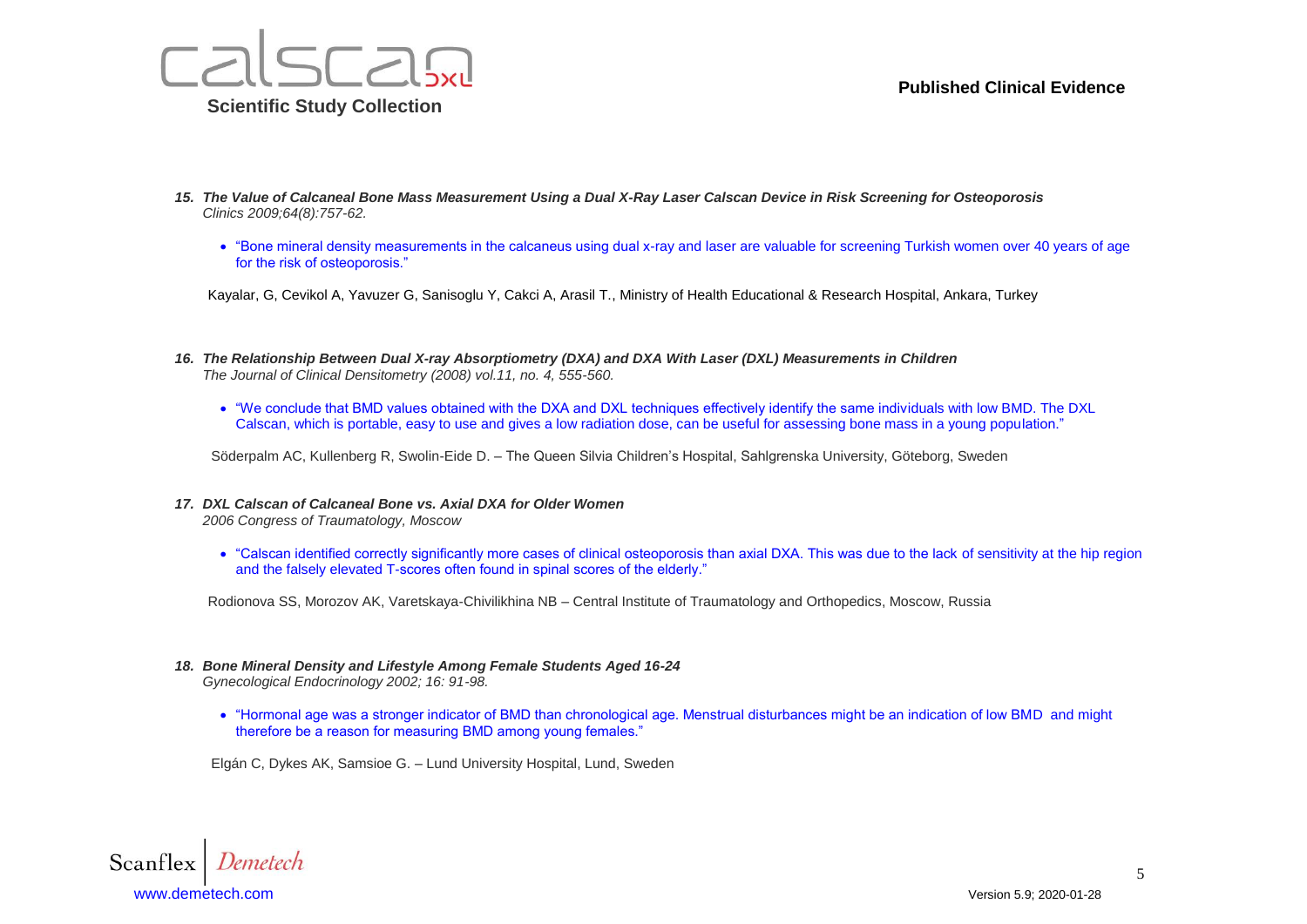

- *19. Speeding up assessment of bone mineral density Practice Nursing 2008, Vol 19, No 4.*
	- "The Centre for Metabolic Bone Disease at the Royal Hull Hospitals NHS Trust, evaluated the capabilities of the DXL Calscan. The facility is the largest bone densitometry centre in the UK, and following the results of the study, the metabolic bone unit purchased a DXL Calscan and now uses it for triage diagnostics in the Hull area."

Coe J – M.A.S. Medical – Brighouse, United Kingdom

- *20. Disturbance of peak bone mass formation as a risk factor of osteoporosis in women of elder age Annals of Traumatology and Orthopedics, 2008; No.2, p.20-25.*
	- This study of 2854 women confirmed a two-fold increase in the prevalence of osteoporosis among women whose peak bone mass formation was disturbed by the 1986 Chernobyl accident. The study included 2 separate control groups and concluded that lack of access to fresh foods in the fallout regions severely affected bone formation in the group of females who were under 10 years of age at the time of the accident. Widespread use of the DXL Calscan scanner in affected areas could permit the formation of osteoporosis risk groups for observation and treatment if necessary.

Rodionova SS, Krivova AV, Doroshchenko VN, Proshin AD, Fetisov SN – Central Institute of Traumatology & Orthopedics, Russia

- *21. Comprehensive Osteoporosis Management with easy access to bone mineral density measurements Journal of Evaluation in Clinical Paractice, Vol.12, 2006, p.675-681.*
	- A multi-disciplinary team established an effective osteoporosis management system covering all of a large rural county in Sweden. Using four portable DXL Calscan scanners and limited resources, the project routinely scans those at risk at their primary care heath facilty. The cost to the county was less than the cost of one axial DXA system.

Kullenberg R, Hansson B, Sandberg R, Dahlberg H – Department of Orthopaedics, Central Hospital, Karlstad, Sweden

*22. Bone mineral density measurement in the calcaneus with DXL: comparison with hip and spine measurements in a cross-sectional study of an elderly female population*

*Osteoporosis International (2005), 16(5), p541-551*

 "Using the NHANES III database for axial DXA and the published database for Calscan (Kullenberg 2003), and using the WHO cut-off point of – 2.5 for osteoporosis, the heel measurements by DXL Calscan had optimal accuracy for detecting osteoporosis."

Salminen H, Sääf M, Ringertz H, Strender LE - Karolinska Institute, Stockholm, Sweden

Scanflex [www.demetech.com](http://www.demetech.com/) Version 5.9; 2020-01-28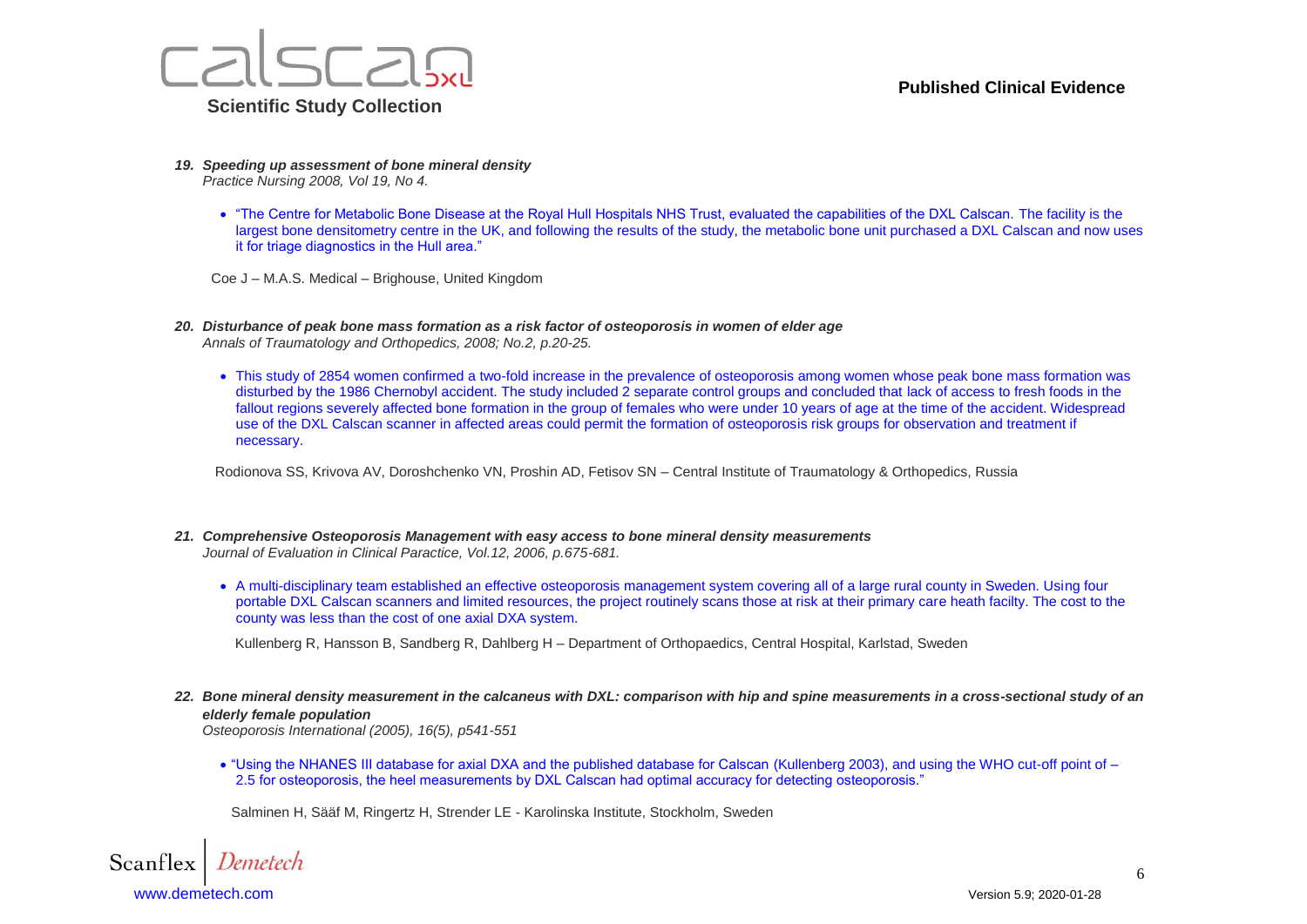

- *23. A list of device-specific thresholds for the clinical interpretation of peripheral x-ray absorptiometry examinations Osteoporosis Int. 2005 Dec;16(12):2149-56.*
	- The National Osteoporosis Society's scientific committee approves the use of DXL Calscan for diagnostic purposes using thresholds established in clinical study. The DXL Calscan threshold for diagnosis and treatment of osteoporosis is set at a T-score of -2.7.

Blake GM, Chinn D, Steel S, Patel R, Panayiotou E, Thorpe J, Fordham JN - Department of Nuclear Medicine, Guy's Hospital, London

*24. The usefulness of dual X-ray and laser absorptiometry of the calcaneus versus dual energy X-ray absorptiometry of hip and spine in diagnosing manifest osteoporosis*

*Archives of Orthopaedic Trauma and Surgery, 2009, Feb; 129(2): 251-7.*

 "The Calscan is a promising technique which might be used as a screening device at a fracture & osteoporosis clinic, especially when DXA is not easily available."

[de Klerk G,](http://www.ncbi.nlm.nih.gov/sites/entrez?Db=pubmed&Cmd=Search&Term=%22de%20Klerk%20G%22%5BAuthor%5D&itool=EntrezSystem2.PEntrez.Pubmed.Pubmed_ResultsPanel.Pubmed_DiscoveryPanel.Pubmed_RVAbstractPlus) [van der Velde D,](http://www.ncbi.nlm.nih.gov/sites/entrez?Db=pubmed&Cmd=Search&Term=%22van%20der%20Velde%20D%22%5BAuthor%5D&itool=EntrezSystem2.PEntrez.Pubmed.Pubmed_ResultsPanel.Pubmed_DiscoveryPanel.Pubmed_RVAbstractPlus) [van der Palen J,](http://www.ncbi.nlm.nih.gov/sites/entrez?Db=pubmed&Cmd=Search&Term=%22van%20der%20Palen%20J%22%5BAuthor%5D&itool=EntrezSystem2.PEntrez.Pubmed.Pubmed_ResultsPanel.Pubmed_DiscoveryPanel.Pubmed_RVAbstractPlus) [van Bergeijk L,](http://www.ncbi.nlm.nih.gov/sites/entrez?Db=pubmed&Cmd=Search&Term=%22van%20Bergeijk%20L%22%5BAuthor%5D&itool=EntrezSystem2.PEntrez.Pubmed.Pubmed_ResultsPanel.Pubmed_DiscoveryPanel.Pubmed_RVAbstractPlus) [Hegeman JH](http://www.ncbi.nlm.nih.gov/sites/entrez?Db=pubmed&Cmd=Search&Term=%22Hegeman%20JH%22%5BAuthor%5D&itool=EntrezSystem2.PEntrez.Pubmed.Pubmed_ResultsPanel.Pubmed_DiscoveryPanel.Pubmed_RVAbstractPlus) – Dept. Of Surgery, Twenteborg Hospital, The Netherlands

*25. Comparison of Bone Mineral Density Measured by Dual X-ray, Axial Dual-energy Photon X-ray Absorptiometry and Laser Absorptiometry of Calcaneus* 

*Iran Journal of Medical Science, 2005; 30(1): 34-37.*

 "We found excellent sensitivity and specificity for the diagnosis of osteoporosis. A cut-off T-score of –2.5 for DXL Calscan identifies the same number of patients as osteoporotic as do measurements with DEXA."

Forogh, B., Ghasemzadeh, A., Salimzadeh, A – Dept. of Physical & Medical Rehabilitation, Iran University of Medical Science

*26. Dual Energy X-ray Laser Measurement of Calcaneal Bone Mineral Density*

*Physics in Medicine and Biology 48 (2003) 1741-1752.*

 Reproducibility excellent with *in vivo* short-term precision of DXL Calscan 1.2%. "DXL Calscan provides a more accurate measure of calcaneal BMD than traditional DXA instruments."

Hakulinen M, Saarakkala S, Töyräs J, Kröger H, Jurvelin JS - Dept. of Applied Physics, University of Kuopio, Finland

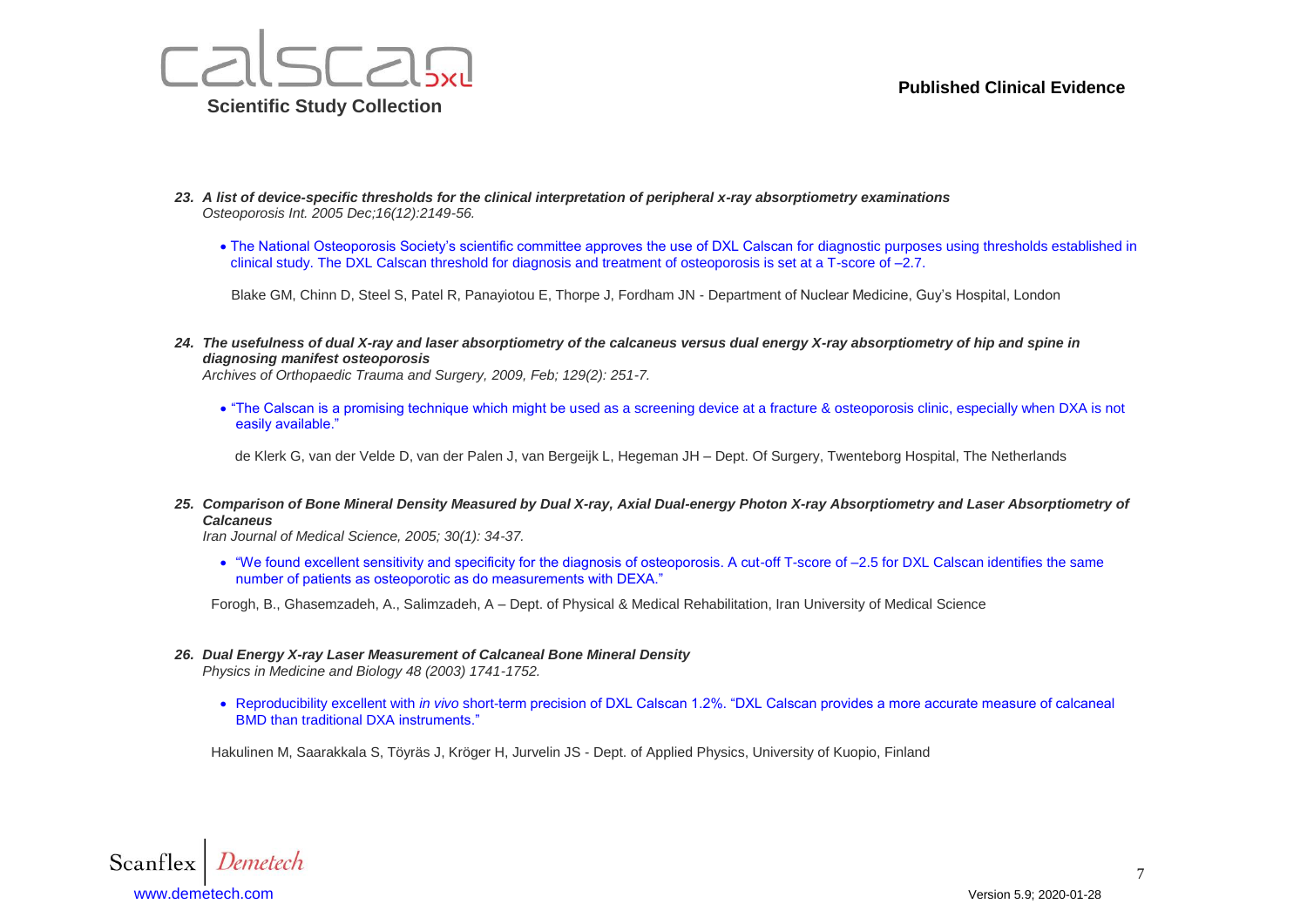

- *27. Osteoporosis and radial head fractures in female patients: a case–control study Journal of Shoulder and Elbow Surgery (2012), Vol 21, Issue 11, Pages 1555–1558.*
	- "Conclusions: This study confirms that radial head fractures in female patients ≥50 years are potential osteoporotic fractures. Offering these patients a BMD measurement may prevent future osteoporotic fractures, such as hip and spine fractures."

Kaas L, Sierevelt I, Vroemen J, van Dijk C, Eygendaal D; The Netherlands

- *28. Reference database for Dual X-ray and Laser (DXL) Calscan bone densitometer Journal of Clinical Densitometry, vol. 6, no. 4, 367–371, 2003.*
	- "After exclusionary criteria were applied, 993 women and 459 men were included in the study. The peak bone mass for women was found at an age of 22 years and for men at an age of 25 years. No significant differences could be found between the right and left measurements."

Kullenberg R **-** Associate Professor of Medical Physics, University of Göteborg, Sweden

- *29. Bone mass, biochemical markers and growth in children with chronic kidney disease; a 1-year prospective study Acta Pediatrica, The Authors/Journal Compilation 2007, pp. 720-725, 2007.*
	- This prospective study of children with CKD was designed to investigate development of BMD over a 1-year period and whether biochemical markers of bone turnover can predict changes in BMD. Results from the DXA and DXL Calscan showed similar significant increases in BMD for total body, spine and the calcaneus after one year. Biochemical markers could not predict the BMD changes over 1 year.

Swolin-Eide D, Magnusson P, Hansson S - Queen Silvia Children's Hospital, The Sahlgrenska Academy, Univ. of Göteborg, Sweden

*30. Nutritional status, as determined by the Mini-Nutritional Assessment, and osteoporosis: a cross-sectional study of an elderly female population*

*European Journal of Clinical Nutrition (2006) 60, 486-493.*

 Subjects with lower nutritional assessment scores had significantly lower BMD scores when measured by Calscan at the heel or Hologic 4500 at the femur neck and total hip.

Salminen H, Sääf M, Johansson SE, Ringertz H, Strender LE - Sahlgrenska Univ. Hospital, Gothenburg, Sweden

Scanflex [www.demetech.com](http://www.demetech.com/) Version 5.9; 2020-01-28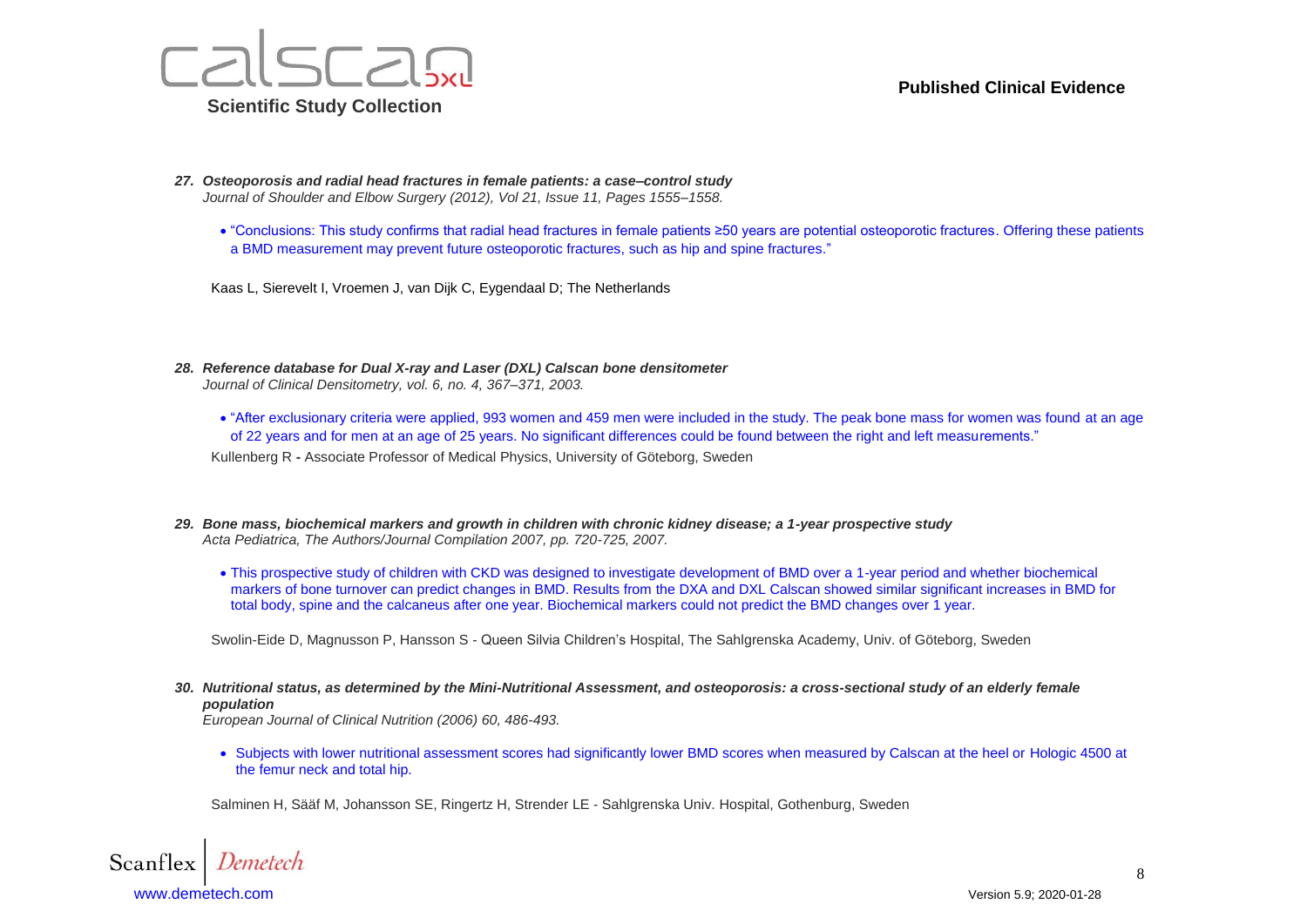



- *31. Osteoporosis screening on a population of elderly people living in a rest home Turkish Journal of Geriatrics, 2006;9(1) p.25-29.*
	- Study showed that the rate of osteoporosis in rest homes was similar to persons not in rest homes, however the patients in the rest homes had a lower rate of fractures. Rest home preventive practices aimed at reducing risk of falling may decrease the rate of fragility fractures and this should be considered to decrease overall incidence of fractures.

Küçükardali Y., Solmazgül, E. *et al -* GATA Haydarpaşa Eğitim Hospital, Istanbul, Turkey

- *32. A new measuring device for quantifying the amount of mineral in the heel bone Annals of the New York Academy of Science, 904 (2000), 115-117.*
	- Calscan showed high level of accuracy with varied quantities of bone mineral the standard error of estimate is less than 1.6%.

Swanpalmer J, Kullenberg R - Sahlgrenska Univ. Hospital, Gothenburg, Sweden

- *33. Influence of smoking and oral contraceptives on bone mineral density and bone remodelling in young women: a 2-year study Contraception, Volume 67, Issue 6, June 2003, Pages 439-447.*
	- "BMD was measured by DXA (DXL Calscan) because external radiation is minimal with this device. The equipment can be used in any environment without specific precautions. It is concluded that smokers without OC's (oral contraceptives) had a negative BMD development and BMD in young women with irregular menstruations seems to be improved by OC's."

Elgán C., Dykes A.K., Samsioe G - Lund Univ. Hospital, Lund, Sweden

- *34. Calcaneus BMD Short-Term Precision in Young and Elderly Subjects Using DXL Calscan Journal of Clinical Densitometry, Assessment of Skeletal Health (2008).*
	- There was no statistical difference between the average BMD of the left and right heels. The observed short and long-term reproducibility, as well as the acceptable variation between 4 individual DXL Calscan machines show that Demetech's DXL Calscan is suitable for measuring BMD.

Toft LIM, Brismar TB - Dept. For Clinical Science, Intervention and Technology, Radiology, Karolinska Institute Stockholm, Sweden

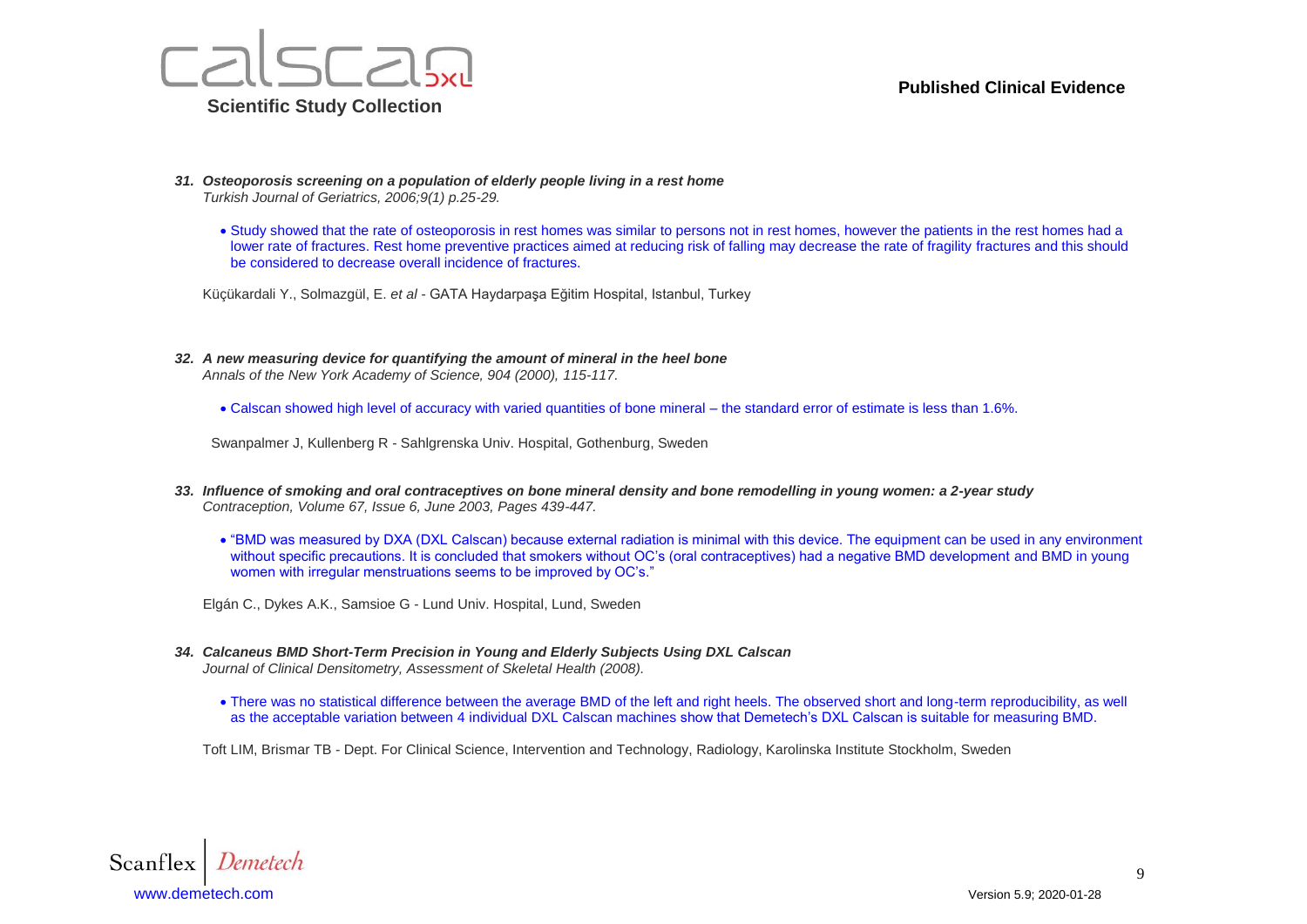



- *35. The Comparison Between Affected and Non-Affected Side of the Calcaneal Bone Density in Chronic Hemiparetic Patients Osteoporoz Dünyasindan (2005) 11 (2), 52-56.*
	- Population had a mean age of 58.9 years and were diagnosed with Hemipalegia after experiencing a stroke. We found that higher spasticity levels were associated with lower bone mineral density. As a result, spasticity and motor functional level may be determining factors for BMD value in hemiparetic patients.
	- Ofluoğlu D, et al Marmara Üniversitesi Hospital, Istanbul, Turkey
- 36. Short-term variations in bone remodelling markers of an oral contraception formulation containing 3 mg of drospirenone plus 3 µg of ethinyl *estradiol: observational study in young post adolescent women Contraception, vol. 70, 2004, pp. 293-298.*
	- An analysis of whether a specific oral contraceptive (OC) can affect bone metabolism. Even though a subtle decrease in bone formation appears to have been observed, reduced BMD values are only shown in the presence of a dramatic and rapid decrease of ovarian function.

Paoletti AM, Orrú, M, Lello, S, Floris, S, Ranuzzi F, Etzi R, Zedda P, et al - University of Cagliari & University Tor Vergata, Rome, Italy

- *37. Are distal radius fractures due to fragility or falls? A consecutive case-controlled study of bone mineral density, tendency to fall, risk factors for osteoporosis and health-related quality of life Acta Orthopaedica, vol. 78, Issue 2, April 2007. p 271-277.*
	- "Several researchers have shown that heel DXL can be used in the measurement of BMD according to the WHO criteria for the diagnosis of normal BMD, osteopenia and osteoporosis. This study indicates that the underlying cause of a distal radius fracture may be different in patients aged 45-64 years and those who are older than 64 years old."

Nordvall H, Glanberg-Persson G, Lysholm J – Departments of Physiotherapy & Orthopaedics, Sunderby Hospital, Luleå, Sweden

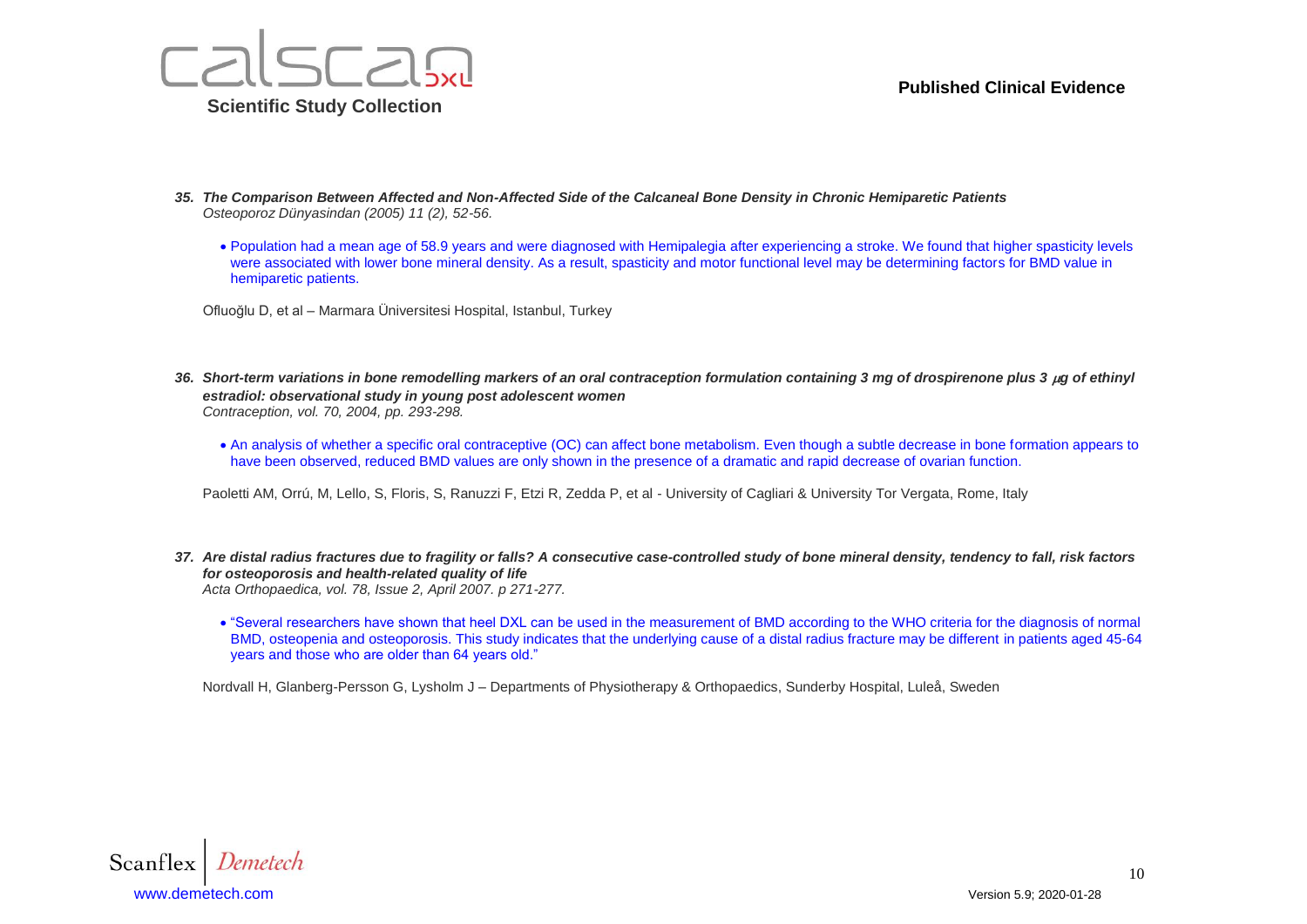

*38. Pediatric Reference Data for Bone Mineral Density in the Calcaneus for Healthy Children 2, 4, and 7 Years of Age by Dual-Energy X-ray Absorptiometry and Laser (DXL)*

*Journal of Clinical Densitometry, 2005 vol. 8, no. 3, p. 305–313.*

- A DXL Calscan device using Calscan Paediatric Workstation software was used in a paediatric setting. The calcaneus can easily and quickly be measured using the portable DXL device, and measurements are well tolerated by young children, even those 2 yrs. of age.
- "Some patients with syndromes or diseases that are known to have a low BMD and with clinical signs of osteoporosis were measured in order to highlight the utility of the DXL method. All (these) patients had low percentile values for BMD and BMAD compared with the healthy children measured in our study, which indicates that the DXL device is able to recognize this low value."

Söderpalm A-C, Kullenberg R, Albertsson-Wikland K, Swolin-Eide D - Orthopaedics, Sahlgrenska Univ. Hosp., Göteborg Sweden

- *39. Fruit and Vegetable Intake and Bone Mineral Density in Residents of Villages Surrounding Tehran Iranian Journal of Public Health, 2004, A supplementary issue on Osteoporosis, p.49-56.*
	- Fruit and vegetable intake was assessed in subjects who had BMD measured by DXL Calscan. Fruit intake did not correlate to BMD results. The women who reported eating more than 1.5 servings of vegetables per day had significantly higher T-scores than those who ate less than 1.5 servings of vegetables per day (-1.1 vs. –1.9).

Ebrahimof S, Adibi, H., et al - *Endocrinology and Metabolism Research Center,* Shariati Hospital, Tehran, Iran

#### *40. Osteoporosis in a nursing home, determined by the DEXA technique (DXL Calscan) Medical Science Monitor, 2005; 11(2): CR 67-70*.

• A DXL Calscan device (which uses DXA and laser technology), was used to scan nursing home patients, mean age was 84 years. Results showed that 92% of the women and 70% of the men scanned had osteoporosis according to the WHO definition. It is conceivable that such a degree of osteoporosis is usual in corresponding nursing homes, which should be taken into consideration by prioritizing prevention against future fragility fractures with available non-pharmacological and pharmacological treatment.

Sallin U, Mellström D, Eggertsson R - Department of Primary Healthcare, Göteborg University, Sweden